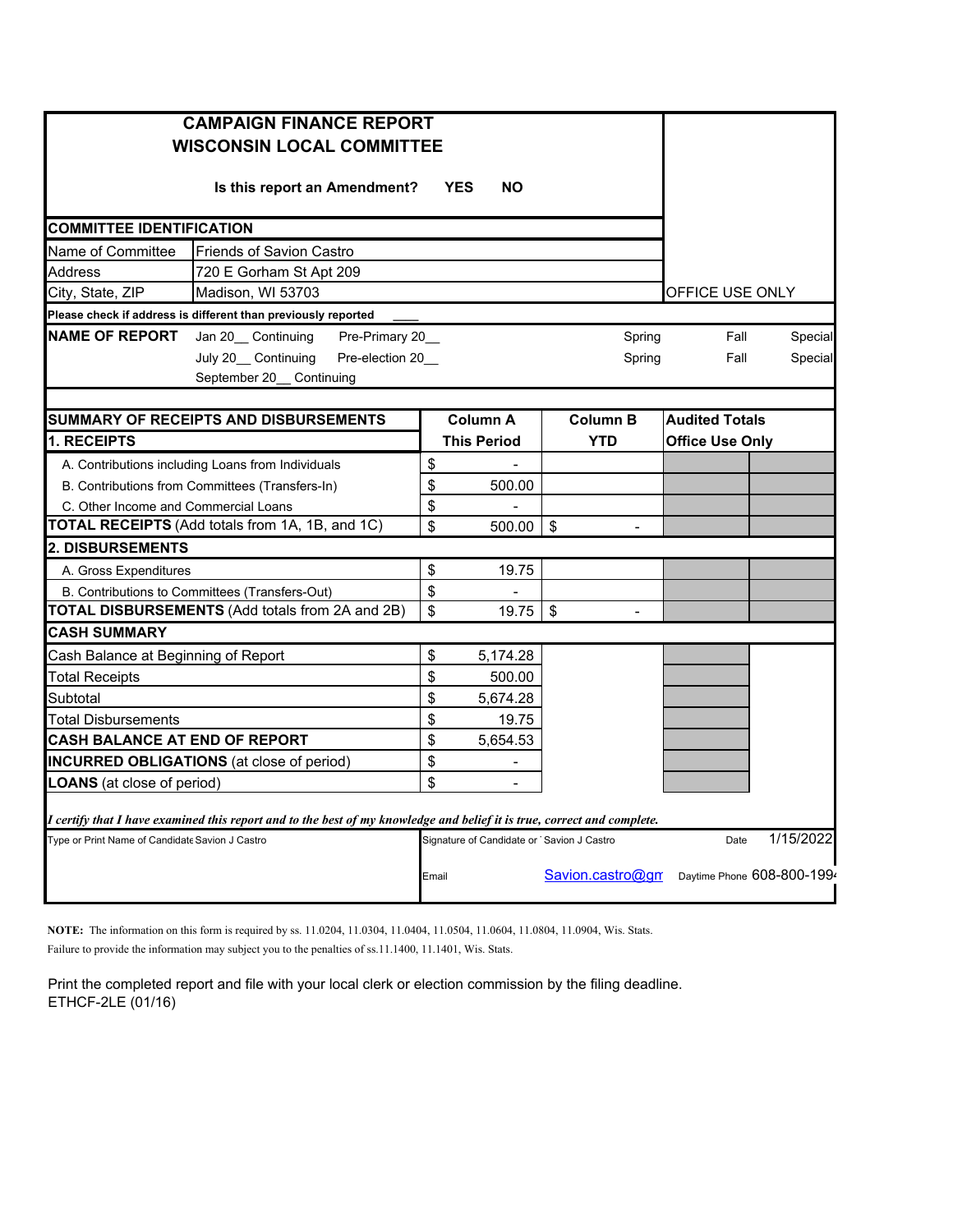SCHEDULE 1-B

## **Contributions from Committees**

| $\begin{array}{c}\n\underline{\mathsf{IN-}} \\ \underline{\mathsf{KIND}}\n\end{array}$ |             |                                    |            |                |             |  |                      |            |                 |
|----------------------------------------------------------------------------------------|-------------|------------------------------------|------------|----------------|-------------|--|----------------------|------------|-----------------|
|                                                                                        | <b>DATE</b> | <b>COMMITTEE NAME</b>              | Ethics ID# | <b>ADDRESS</b> | <b>CITY</b> |  | <u>ST ZIP AMOUNT</u> | <b>YTD</b> | <b>COMMENTS</b> |
|                                                                                        |             | 07/07/21 Friends of Mandela Barnes |            | PO Box 90541   | Milwaukee   |  | WI 53209 \$ 500.00   |            |                 |
|                                                                                        |             |                                    |            |                |             |  |                      |            |                 |
|                                                                                        |             |                                    |            |                |             |  |                      |            |                 |
|                                                                                        |             |                                    |            |                |             |  |                      |            |                 |
|                                                                                        |             |                                    |            |                |             |  |                      |            |                 |
|                                                                                        |             |                                    |            |                |             |  |                      |            |                 |
|                                                                                        |             |                                    |            |                |             |  |                      |            |                 |
|                                                                                        |             |                                    |            |                |             |  |                      |            |                 |
|                                                                                        |             |                                    |            |                |             |  |                      |            |                 |
|                                                                                        |             |                                    |            |                |             |  |                      |            |                 |
|                                                                                        |             |                                    |            |                |             |  |                      |            |                 |
|                                                                                        |             |                                    |            |                |             |  |                      |            |                 |
|                                                                                        |             |                                    |            |                |             |  |                      |            |                 |
|                                                                                        |             |                                    |            |                |             |  |                      |            |                 |
|                                                                                        |             |                                    |            |                |             |  |                      |            |                 |
|                                                                                        |             |                                    |            |                |             |  |                      |            |                 |
|                                                                                        |             |                                    |            |                |             |  |                      |            |                 |
|                                                                                        |             |                                    |            |                |             |  |                      |            |                 |
|                                                                                        |             |                                    |            |                |             |  |                      |            |                 |
|                                                                                        |             |                                    |            |                |             |  |                      |            |                 |
|                                                                                        |             |                                    |            |                |             |  |                      |            |                 |
|                                                                                        |             |                                    |            |                |             |  |                      |            |                 |
|                                                                                        |             |                                    |            |                |             |  |                      |            |                 |
|                                                                                        |             |                                    |            |                |             |  |                      |            |                 |
|                                                                                        |             |                                    |            |                |             |  |                      |            |                 |
|                                                                                        |             |                                    |            |                |             |  |                      |            |                 |
|                                                                                        |             |                                    |            |                |             |  |                      |            |                 |
|                                                                                        |             |                                    |            |                |             |  |                      |            |                 |
|                                                                                        |             |                                    |            |                |             |  |                      |            |                 |
|                                                                                        |             |                                    |            |                |             |  |                      |            |                 |
|                                                                                        |             |                                    |            |                |             |  |                      |            |                 |
|                                                                                        |             |                                    |            |                |             |  |                      |            |                 |
|                                                                                        |             |                                    |            |                |             |  |                      |            |                 |
|                                                                                        |             |                                    |            |                |             |  |                      |            |                 |
|                                                                                        |             |                                    |            |                |             |  |                      |            |                 |